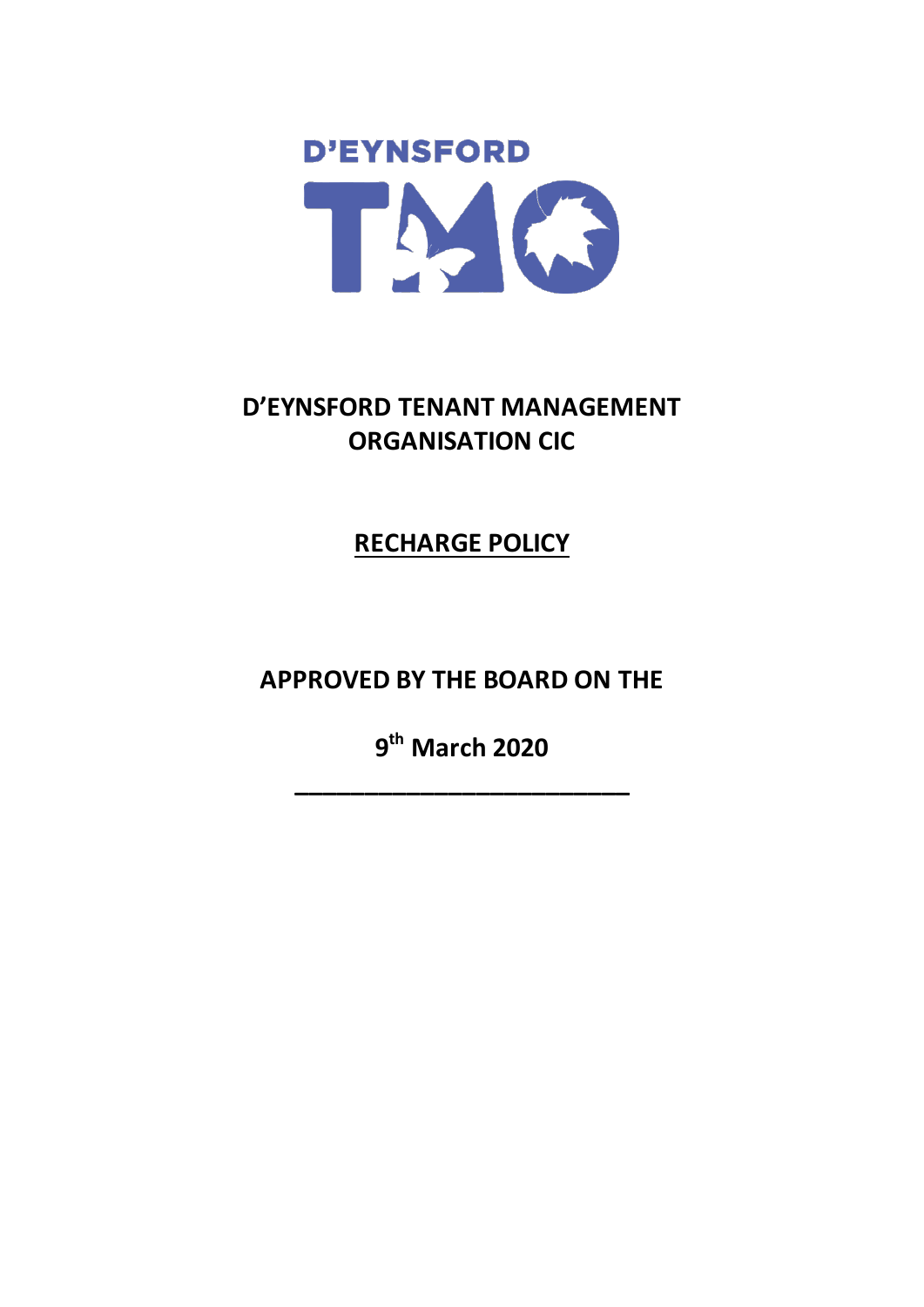#### **Introduction**

The TMO aims to be a buffer between Southwark Council and the residents that is approachable, compassionate and above all fair. However the TMO cannot pay for costs that are not within its budget or that are the responsibility of the resident. This policy sets out how the TMO will handle cases where a recharge is applicable.

#### **Background**

The TMO operates under a contract with Southwark Council known as a Modular Management Agreement (MMA). The MMA sets out the services the TMO must provide and the responsibilities the TMO must assume. In respect of these services and responsibilities, the TMO is paid an annual sum with which to achieve all of these. It is necessary for the TMO to remain strictly within the scope of the MMA when providing services to residents in order that the money provided is sufficient.

It is necessary for the TMO to reclaim expenditure for any repairs which the TMO undertakes which are outside the scope of the MMA and which are therefore not the responsibility of the TMO. In some cases the TMO may have a responsibility to undertake tasks to safeguard residents, property or ensure the safety of others. In these cases although the initial actions are the responsibility of the TMO to perform, the costs are not for the TMO to bear.

### **Approach**

When recharging residents the TMO will:

- Where possible advise the resident in advance and obtain their agreement.
- Aim to minimise the costs for the resident.
- Invoice the resident as quickly as possible after the costs are finalised.
- Give residents an opportunity to avoid a recharge where they can complete the works themselves or engage their own contractor to undertake the works in a timely fashion.
- Apply this policy to all rechargeable situations in a uniform fashion

In cases where there is doubt over the responsibility for a repair, residents will be invited to use a trusted contractor to do the repair. If the post-repair report from such a trusted contractor demonstrates that the repair was in fact the TMO's responsibility, the resident will be reimbursed if they have already paid the contractor. Otherwise the contractor will be invited to invoice the TMO instead.

#### **Appeals**

Residents who believe that a recharge against them has been claimed in error, have the right to put their point of view to the Finance Subcommittee. The Finance Subcommittee will hear and assess the situation and put their recommendations to the TMO Board for a decision. Only the Board can authorise a recharge invoice be revised or cancelled.

It is not possible to foresee all potential situations, however, where any of the following criteria have been met it is unlikely that a recharge invoice would be amended or cancelled;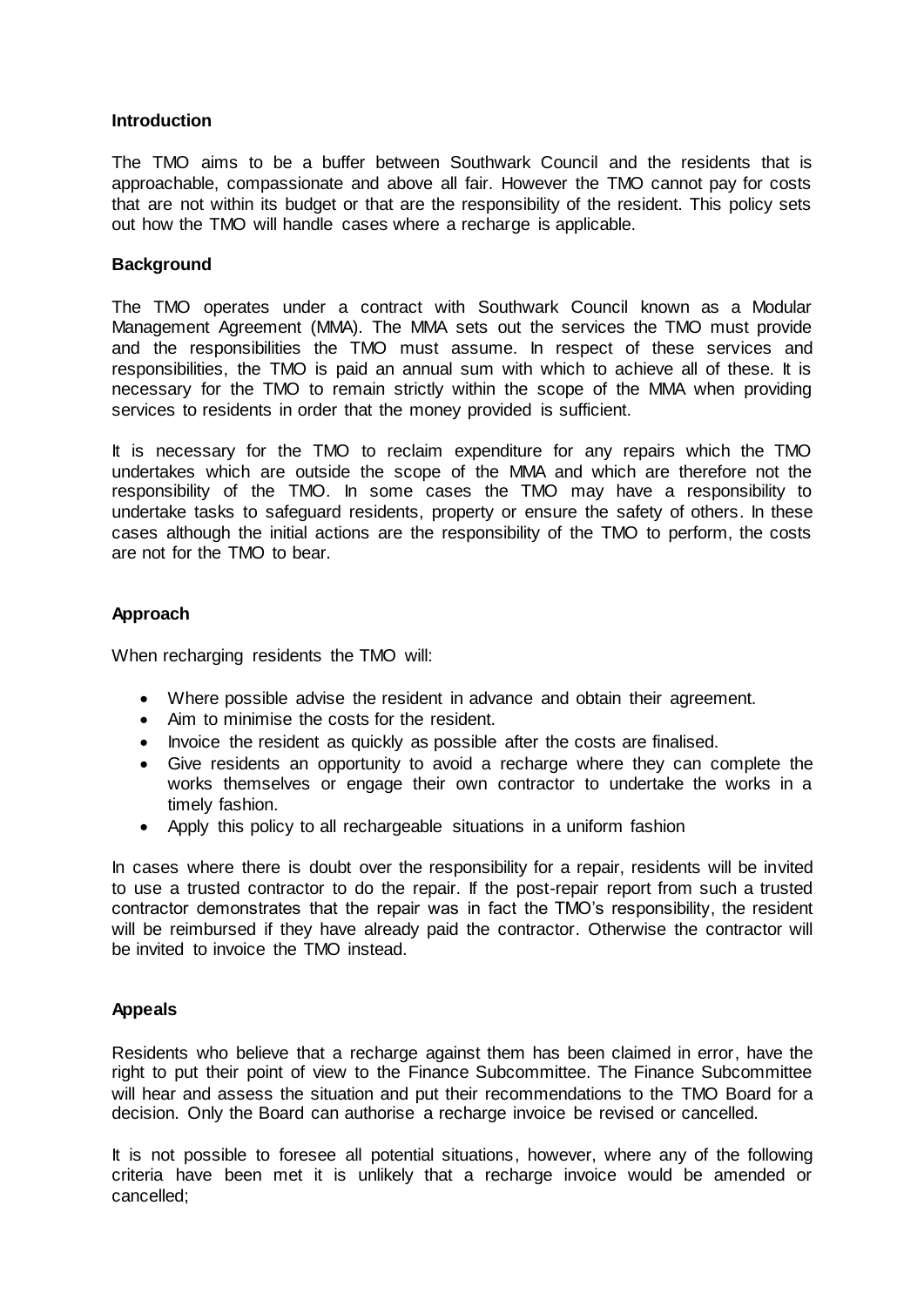- The repairs and costs incurred are outside the scope of the MMA
- The repairs and costs were unavoidable due to a need to act e.g. as a result of a safety matter, securing a property, emergency access etc.
- The repairs are necessitated by the actions or neglect of the resident, their guests and visitors.
- The repairs and costs are the result of a breach of lease or tenancy.
- The TMO has removed material discarded in communal areas of the building or estate which has been traced back to a resident or property.

#### **Fees, Calculations & Payments**

Recharge invoices will be subject to a £25 minimum and the addition of VAT at the prevailing standard rate.

The TMO will seek to use in-house resources wherever possible to keep costs as low as possible, if these efforts fail, necessitating an external contractor to complete the works, the resident will only be charged for the contractor's cost and TMO administration fees (if any apply). Recharge invoices for minor repairs agreed to by residents in advance will be calculated based on repair costs alone. In all other cases the TMO will use a calculated hourly cost for each member of staff involved in the matter in any way whatsoever. These hourly rates will be based on the total cost to the business of that employee and will be charged in increments of a quarter hour (rounded up). Disbursements, materials and external contractor fees will be charged for at cost.

Recharge invoices will normally be payable within 30 days of issue unless agreed otherwise. The TMO will seek to agree a practical payment plan for larger sums and where requiring a lump sum would lead to financial hardship. Elective repairs may require part or full prepayment based on estimated costs with a balancing payment falling due upon final costs being calculated.

Payments via credit/debit card, cash, cheque, bank transfer or Direct Debit will be accepted and receipts will be issued.

Unpaid invoices will, where other reasonable efforts (such as establishing a payment plan) fail to elicit payment, be pursued via the small claims court in the interests of fairness.

#### **Further Action**

Where a recharge invoice is issued in respect of any of the following:

- The removal of materials discarded on the estate or within communal areas (commonly called 'fly-tipping')
- Wilful or negligent damage to a residence
- Wilful, accidental or negligent damage to any part of the estate

The TMO reserves the right to separately provide supporting evidence to Southwark Council who have the power to pursue a criminal prosecution and/or proceedings for breach of lease/tenancy. The TMO will have no control over how Southwark Council pursues matters once reported and will continue to pursue payment of the recharge invoice as a separate matter.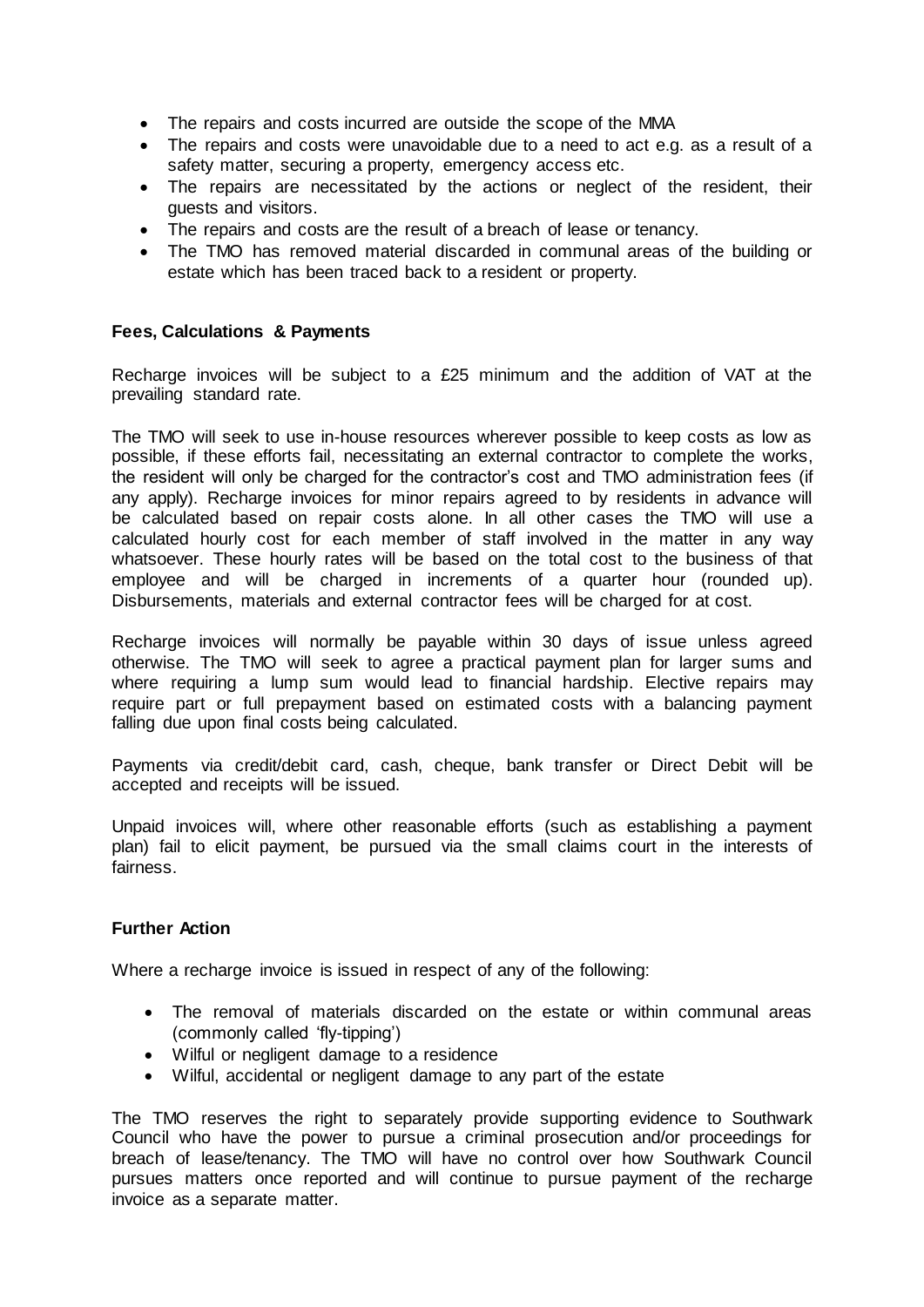|  | <b>RECHARGE AGREEMENT</b> |
|--|---------------------------|
|  |                           |



I have been advised that the repair detailed below may be rechargeable to myself, as it may fall outside the scope of the D'Eynsford TMO's Modular Management Agreement (MMA).

I understand that \_\_\_\_\_\_\_\_\_ will make a decision about whether the repair detailed below is within the MMA will be made on \_\_\_\_\_\_\_ and that I will be informed of this decision within 24 hours of it being made.

I understand that if  $\qquad \qquad$  determines that the repair is outside the scope of the MMA I will need to pay for the repair.

I understand that a pre-payment may be required before works commence, with the balance due on completion.

Appeals:

I understand that I may challenge the decision of The via the TMO Finance Committee, who will make a recommendation to the TMO Governing Board. The TMO Governing Board will make a final decision on the matter.

I confirm that I have been made aware of:

- The TMO's Recharge Policy
- The option to challenge the recharge via the TMO's Finance Subcommittee
- The intention of the TMO to pursue payment via the Small Claims Court should I fail to pay within the agreed term, or according to the agreed payment plan, without advising the TMO and renegotiating agreeable terms.

I I have been provided with the non-binding cost estimate, given below, as a courtesy based on the stated scope of works.

 $\Box$  I understand that I will be provided with a non-binding estimate of costs before repairs are undertaken.

I I understand and acknowledge that the TMO is unable to provide me with a nonbinding estimate of costs for the repairs due to the reason(s) stated below.

| <b>Resident Name</b>  |   |                               |
|-----------------------|---|-------------------------------|
| Property Number       |   | BW / DPC / EM / KC / KR / MDC |
| Scope of works        |   |                               |
| <b>Estimated Cost</b> | £ |                               |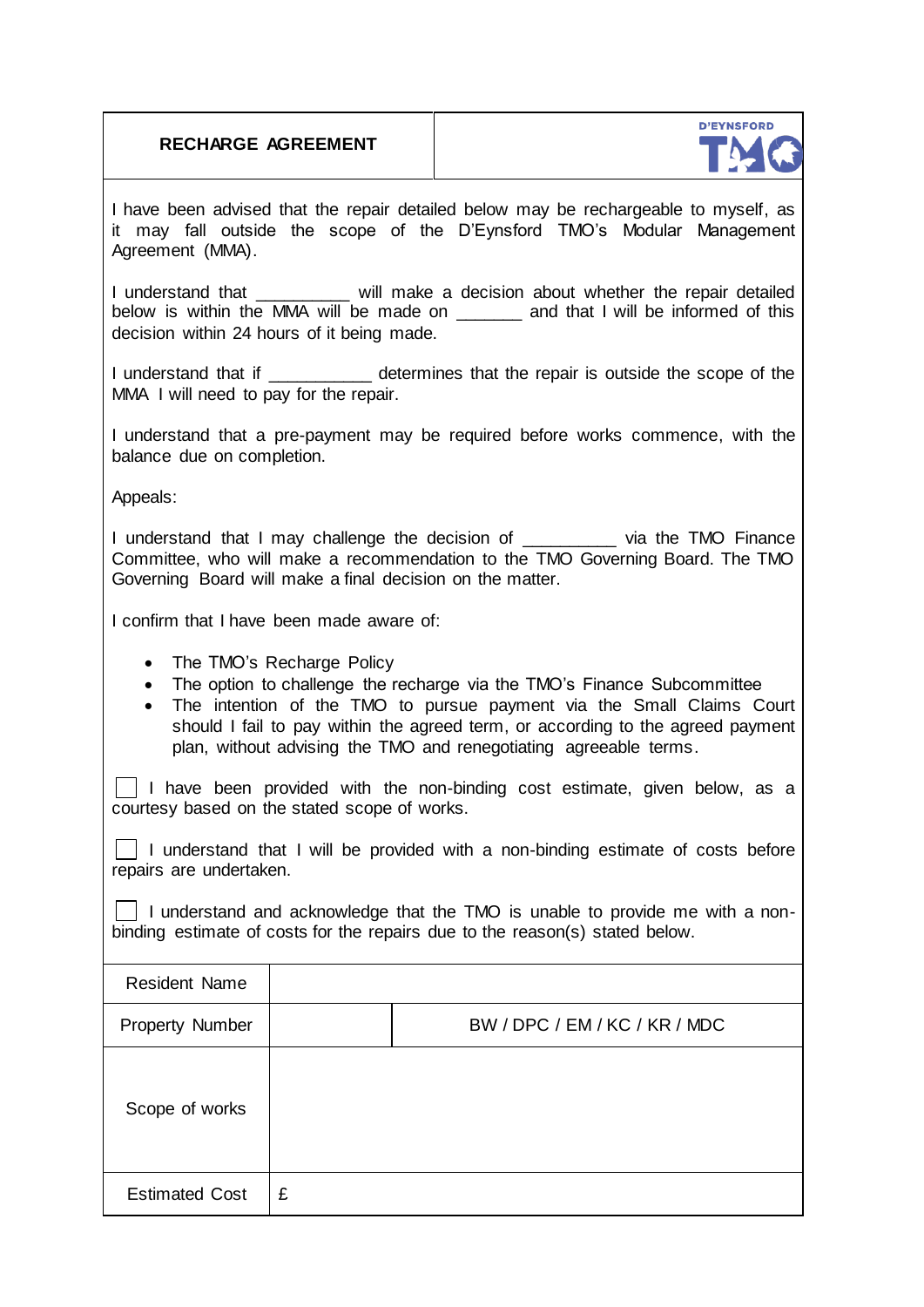| Reason for<br>Unavailable<br>Estimate |       |
|---------------------------------------|-------|
| Payment Terms                         |       |
| <b>Staff Member</b>                   |       |
| Signed                                |       |
| Dated                                 | /2021 |